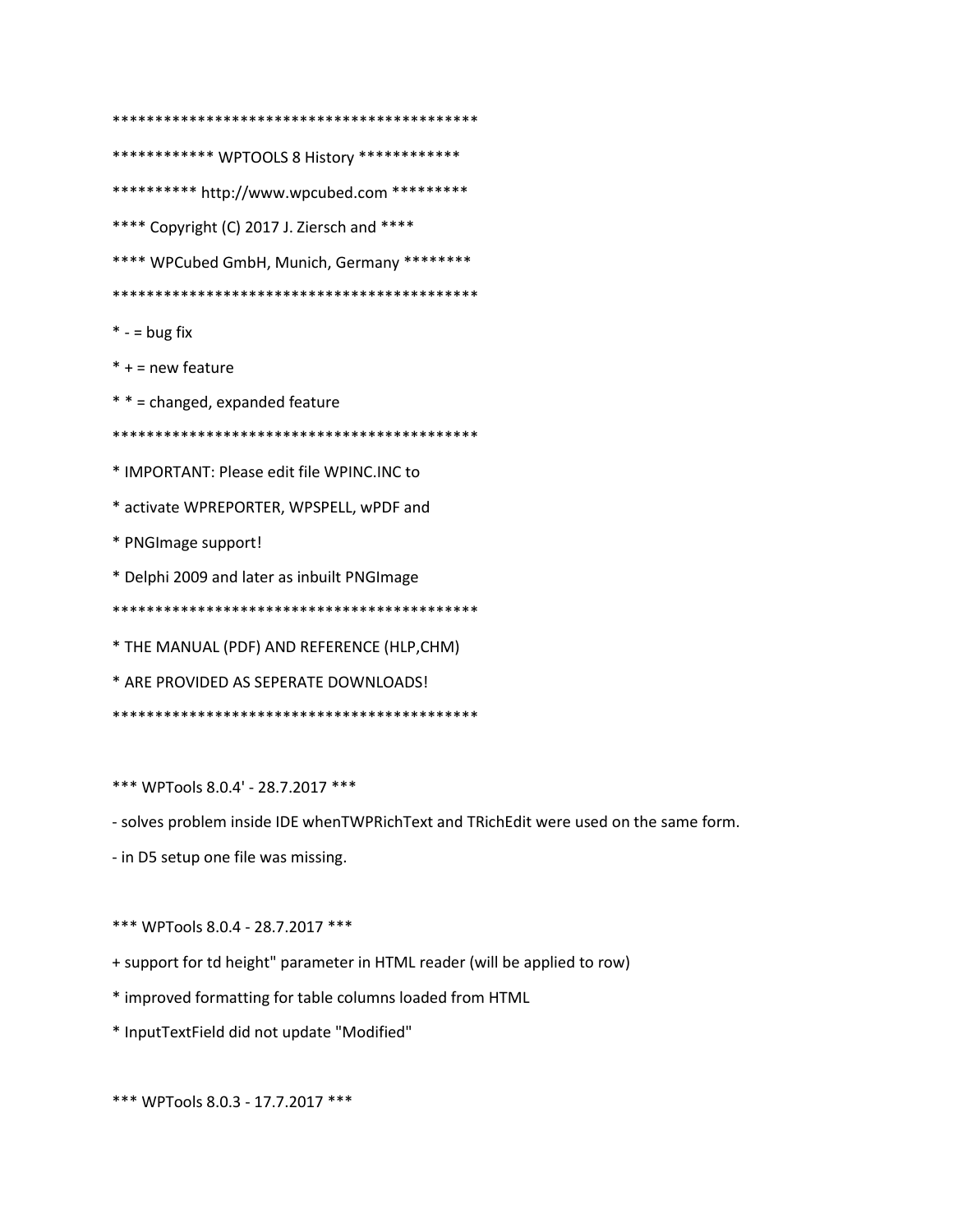- \* updated installer to set directory properties
- + To modify the ordering in DoublePageView use the flag wpDualPageViewStartsLeft in ViewOptionsEx.
- + function ColumnByName and FindColumn in TableProducer.
- fix in WPToolsRTFToANSI to handle ; signs
- + Events in TWPColTemplate include parameter state : TWPAdapterCellStates to make it easier to distinguish between header, footer and data cells. (Please rebuild the designtime package)
- \* improvements to TableProducer and table sorting
- \*\*\* WPTools 8.0.2 12.7.2017 \*\*\*
- + it is now possible to hide TableProducer columns in header and footer wpcoIgnoreInFooter, wpcoIgnoreInHeader in TWPColTemplate.Options
- fix problem in paragraph style property editor
- \* improved sorting in tables
- + wpcoTrimFieldText in TWPColTemplate.Options
- \*\*\* WPTools 8.0.1 11.7.2017 \*\*\*
- + TWPTableProducerDB now also supports TGraphicFields
- + TWPTableProducer supports UI option to sort also strings instaed of numbers
- fix in par.Compare
- fix in table formatting code
- fixes in setup script
- + selection in tables recognizes rowspan
- \*\*\* WPTools 8.0 7.7.2017 \*\*\*
- + TWPRichText.TableFilterSort powerful method to sort and filter the rows in a table.
- + TWPTableProducer and TWPTableProducerDB unique and innovative to view data in table structure with, in contrast to database grids, instant preview, print and export to RTF/DocX
- It is also possible to modify the report in the viewer (=TWPRichTExt)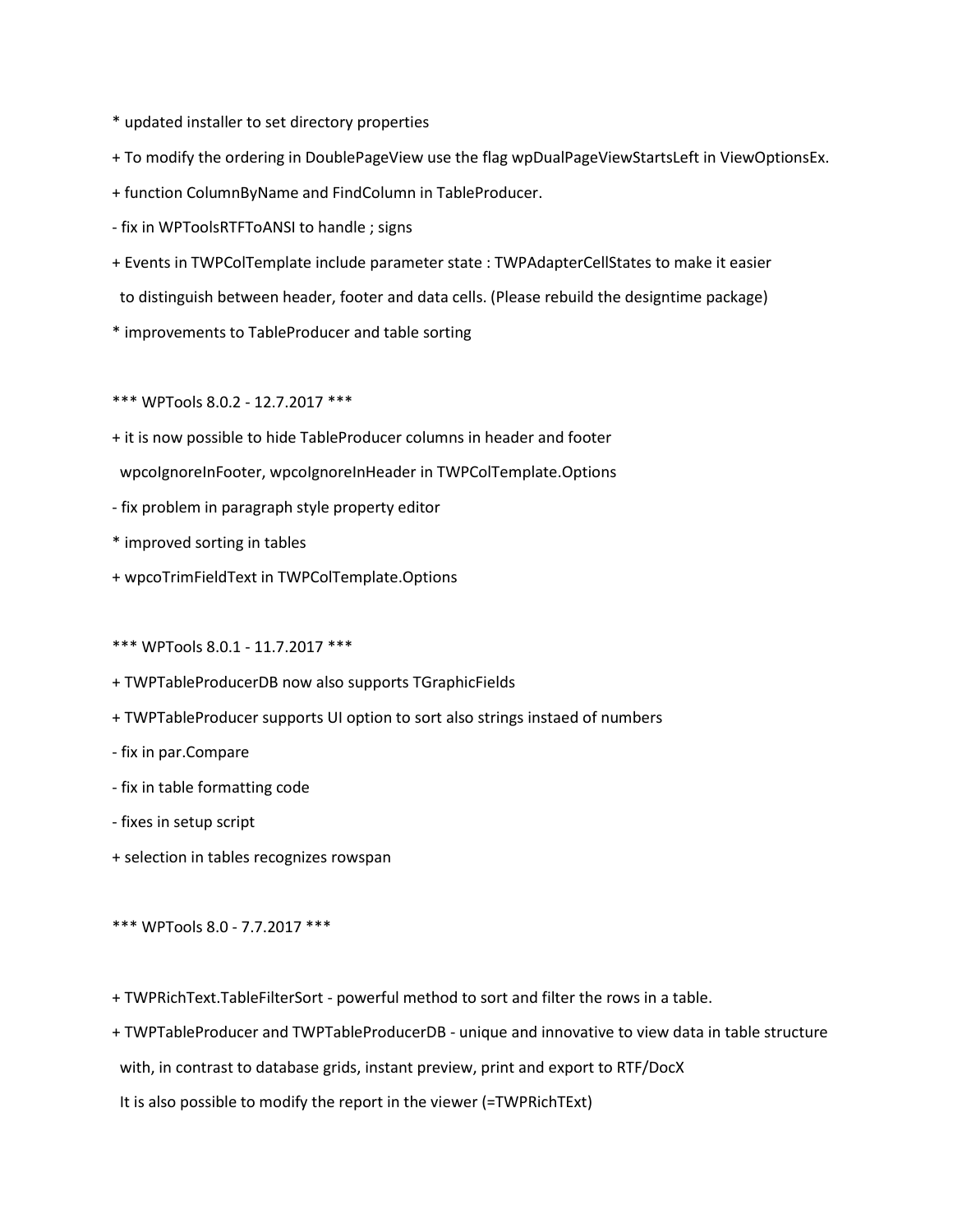The tool has little overhead since it uses the standard WPTools technology

Instant preview of the table in the IDE designer

Supports rowspan cells.

Possibility to create the structures in code - something which can be problematic with live binding.

+ TOUCH SUPPORT: Zoom and Panning (to disable set Touch.InteractiveGestures)

- + Dynamic objects are used by the paint routine to draw special objects
- \* WPStyleScroller has been improved to work with styles which are using large fonts
- \* several tweeks in WPStyleScroller
- + Dynymic Grids. Created with TableAdd and Option wptblCreateDynamicGrid

\* Support for KeepN defined in table rows. Can be disabled by wpfDontIgnoreKeepNInTable in FormatOptionsEx

+ TWPParagraphList.SortEx now maintains the current order for items with equal content

+ TWPListOfParagraphList makes it possible to sort rows in tables and maintain header/footer and groups.

+ property "TWPStyleCollection.Usage" makes it easy to use the style collection to

define a basis set of styles to be used by new documents.

+ TParagraph.QuickFind('{~\*~}' ... can be used to locate tokens in the text.

+ wpfIgnoreSoftParagraphbreaks in FormatOptionsEx2

- + TableAdd can create up to 3 table header and up to 3 footer rows.
- + WPDataSetTools.pas
- New Style in drop down did not work properly in a split screen editor
- + TableAdd now optionally accepts styles for header/footer
- + improved table column resizing code
- + WPCELL\_FILLERCELL
- + SplitRow
- + Rows now support ColsByName[]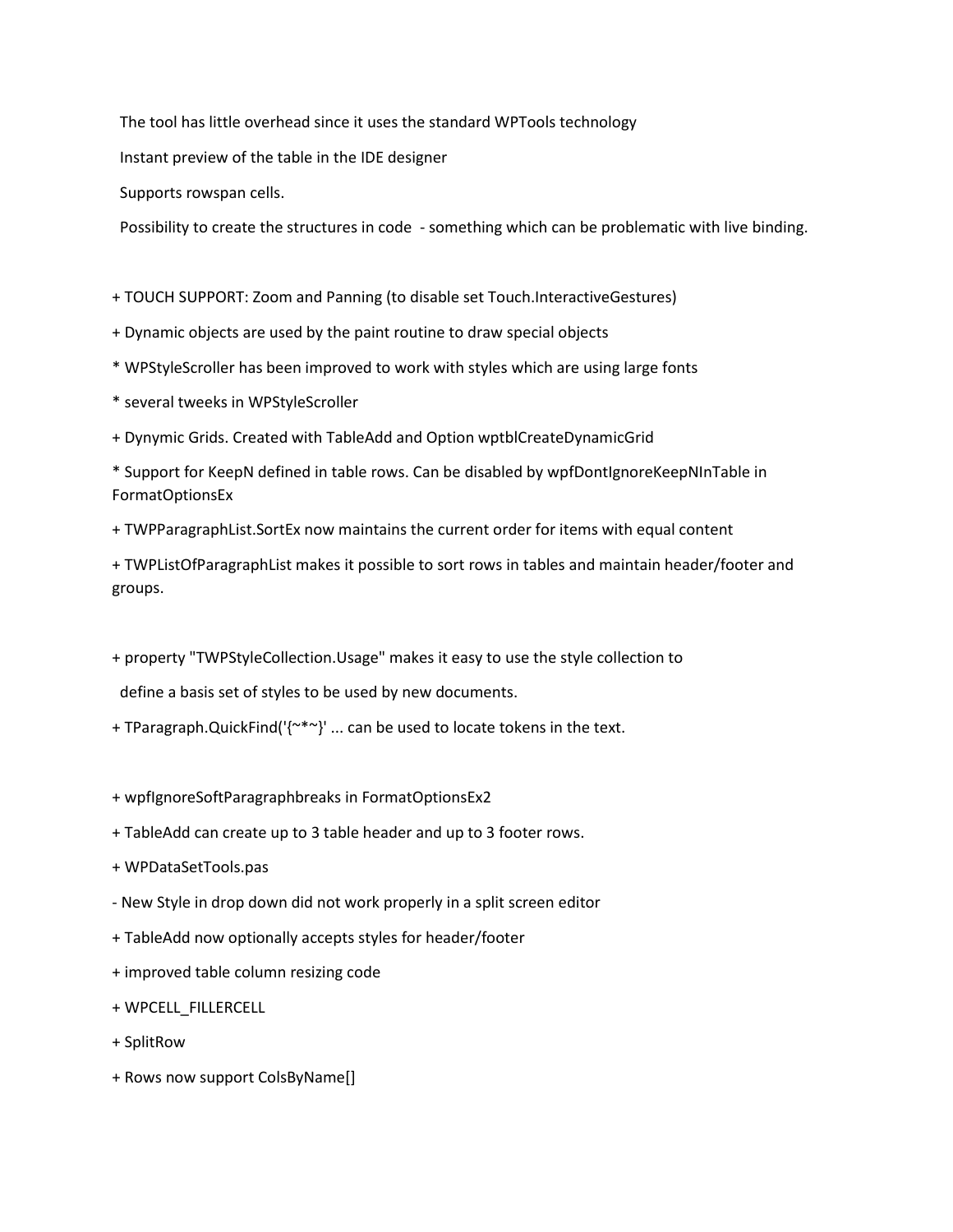- + TParagraph.CharAttrModify Modify the CharAttr of the complete text or parts of it. You can pass
	- a attribute which will be modified. This makes it easy to set a color
	- to the text without using the CharAttr interface
- TWPValueEdit was not loading "value" from DFM
- + TWPMMDataProvider can now load images specified by filename in field. (property LinkedImageFields and others)
- \* much improved speed of ClearSelection after a SelectAll (Ctrl+A)
- + new function LoadSelectionFromFile
- + RTF tag \column supported (WPTools Premium)
- \* SelectAll/Delete keeps current writing attribute and style
- \* improvement for DOCX import of embedded graphics
- + DOCX import now fixes width defined in wrong percent values
- \* improved FileSave dialog to add file extension automatically
- \* HTML writer now also defaults to write SPAN tags if no format string was used.
- \* DocX writer now limits the page width / page height to a 32K value (22 inch) to avoid Word crashing.
- Contents.InputTextFiledName was not using the attribute of the field
- Image positions used for mouse click detection sometimes were wrong directly after reformatall
- SaveSelection saved \page to a file when the page break was on the first saved paragraph
- \* paprStartingComment moved to TParagraph.State: wpstStartingComment

\* TParagraph.Compare now ignores trailing whitespace. It optionally compares case insensitve or on base of the first number in the text.

- apply width and height for loaded images.
- \* function TWPTextObj.LoadObjFromStream preserves current width and height defined in TWPTextObj.
- + wpPrintAsBitmap for text objects (useful to hide text elements in PDF output)
- + HandleRichEditMsg to eanble/disable dictation software access
- \* don't print character background color in the page margin or between columns
- \* better saving of trrh in RTF. (Absolute height takes precedence)